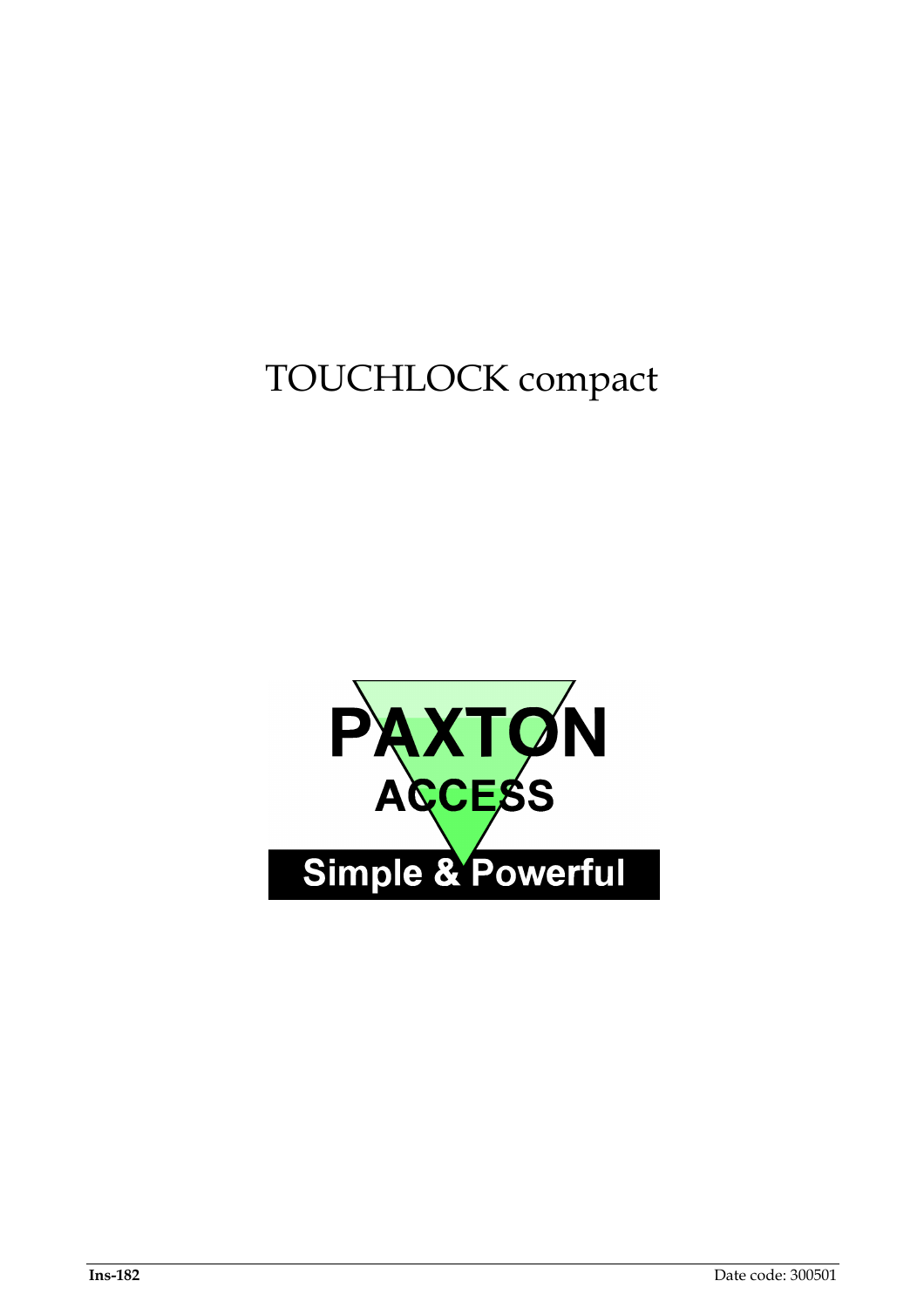# About

TOUCHLOCK compact is a single door, single keypad access control system. The keypad is suitable for internal and sheltered external installations and for medium use applications (Less than 50 uses per day). The unit is self contained with the control unit, or decision making electronics, housed within the keypad itself. The unit can be powered by both ac and dc 12V power supplies.

**The output to the electric release is 12Vdc solid state and is limited to 500mA continuous and 750mA intermittent (7 seconds).**



### Features

The unit can be programmed with up to 50 user codes, each containing 4 - 8 digits.

There are two outputs, one for the electric lock and one that can be used for a door bell/duress alarm see the **TOUCHLOCK programming guide**.

All system settings and the user codes are changed via the keypad.

Any number of TOUCHLOCK compact systems may be installed on a site.

For higher use, external applications TOUCHLOCK compact stainless steel (527-138) should be used. Switch2 (Sales code 405-321/405-500) is an alternative product that has a separate keypad and control unit. Switch2 has two keypad capability for two way access control, voltage free relay contacts for the electric lock, and increased functionality. For more information contact our technical helpline.

### Contents in box

**For TOUCHLOCK compact keypad** TOUCHLOCK compact keypad Instructions for keypad Fitting kit for keypad

### **For TOUCHLOCK compact keypad kit**

TOUCHLOCK compact keypad Instructions for keypad Fitting kit for keypad kit 12V 1Amp AC transformer 12V DC fail locked release kit Mortice fitting for release Rim fitting for release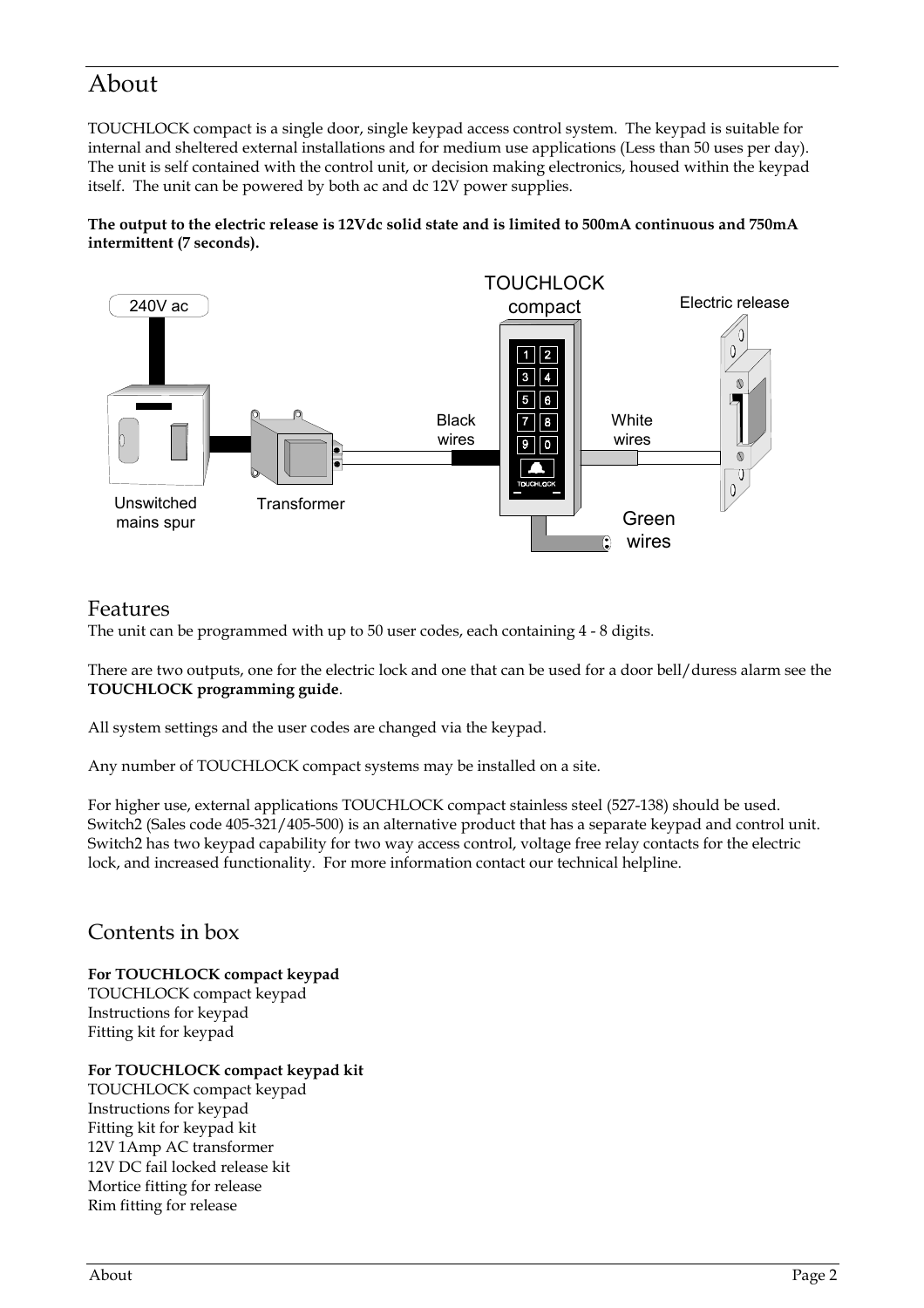# Fitting

Using the template provided, mark and drill holes for the cable and the two screws. Enlarge the upper part of the cable hole as shown in the diagram below:

- Tap in the wall plugs and screw the top  $No.6 x$ 3/4" posi pan to the wall. Leave the head of the screw about 2mm from the face of the wall.
- Thread the cable through the wall.
- Locate the screw into its keyhole on the back of the keypad and slide the keypad down to engage. Remove and adjust the screws as necessary.
- Tighten down with the bottom  $M2 \times 12$  screw.



### Which release?

The TOUCHLOCK compact can be used with 12V DC fail open or fail closed releases. Ensure that the release consumes no more than 500mA for continuous use from 12V, or 750mA for intermittent use (7 seconds). Please refer to manufacturer's instructions for detail on specific releases.

The TOUCHLOCK compact keypad uses a small residual current to detect the presence of an electric release, used for the data reset procedure. For this reason TOUCHLOCK compact must not be connected directly to a relay coil.

### Fitting the electric release

- Decide on a suitable position for the electric release on the door frame.
- Remove the cover of the release.
- Using the 3.5mm cable clips provided, tack the white cable from the TOUCHLOCK to the release and connect the two wires to the terminals on the release. Polarity does not matter when using a standard 12V DC release.
- Replace the cover of the release.
- If using the rim fitting, do not refit the side plate, this is not used.
- Screw the release to the door frame using the  $No.8 \times 1$ " screws provided.



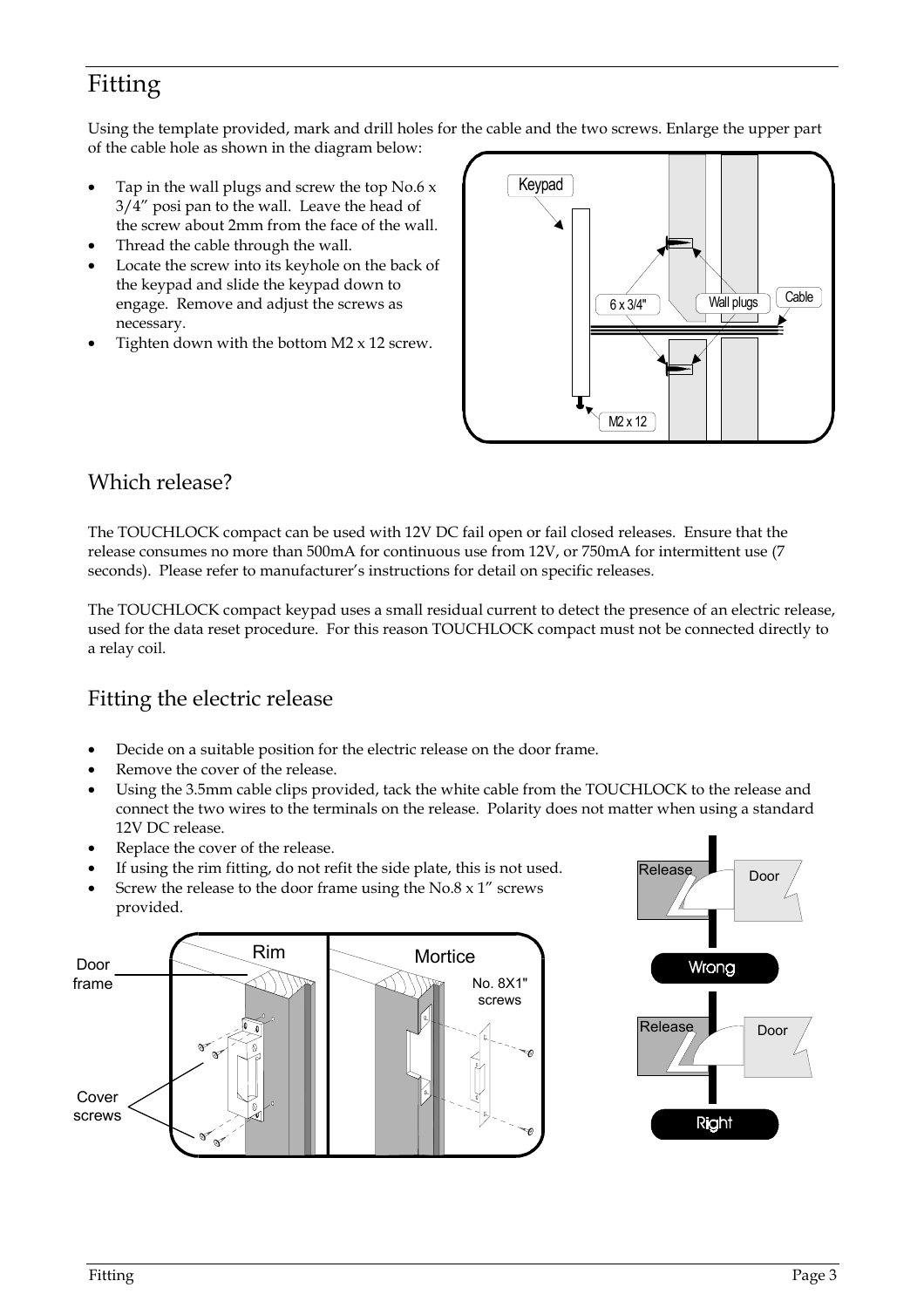# Wiring

### **The black wires - Power input**

The TOUCHLOCK can be powered with 12 - 15 V AC or DC. On DC systems, the wire marked with a white stripe is positive. When using an AC power supply, the polarity is not important.

### **The white wires - Release output**

The output is 12V DC. For our standard 12V releases, polarity is not important, but for releases other than this, the wire marked with a black stripe is positive**.**

### **The green wires - Bell output**

The default setting for these wires is to give a 12V DC output when the doorbell on the keypad is pressed. Alternatively the unit can be programmed to energise the green wires for 30 seconds, when a duress code is entered.

The TOUCHLOCK compact is not suitable for connection to an exit button. It is designed to be used in conjunction with a mechanical egress, i.e. an internal latch release.

For further wiring details see **Applications**.

# Backup power:

If the TOUCHLOCK is powered solely by a transformer, during a power cut, the unit will retain its memory, but will not function for this time.

A backup power supply uses a battery to power the unit in the event of mains power loss. The size of the battery is measured in Ah (Ampere-Hours) and will determine how long the unit can operate using battery power alone. For example:

A TOUCHLOCK is operating in fail open mode, drawing around 50mA. The maglock that it is operating draws around 450mA. This gives us a total of 500mA or 0.5A. If the backup battery fitted is rated at 1Ah, then substituting these figures into the equation below gives us a backup power time of 1 hour and 36 minutes.

Backup Power Time = Battery Capacity (Ah)  $X = 0.8$ (TOUCHLOCK current + lock current) (A)

The figure, 0.8, in the equation above is a safety factor and is included because the battery cannot supply full power for the last 20% of its life.

If the TOUCHLOCK is operating a fail closed release, then the backup power time is longer.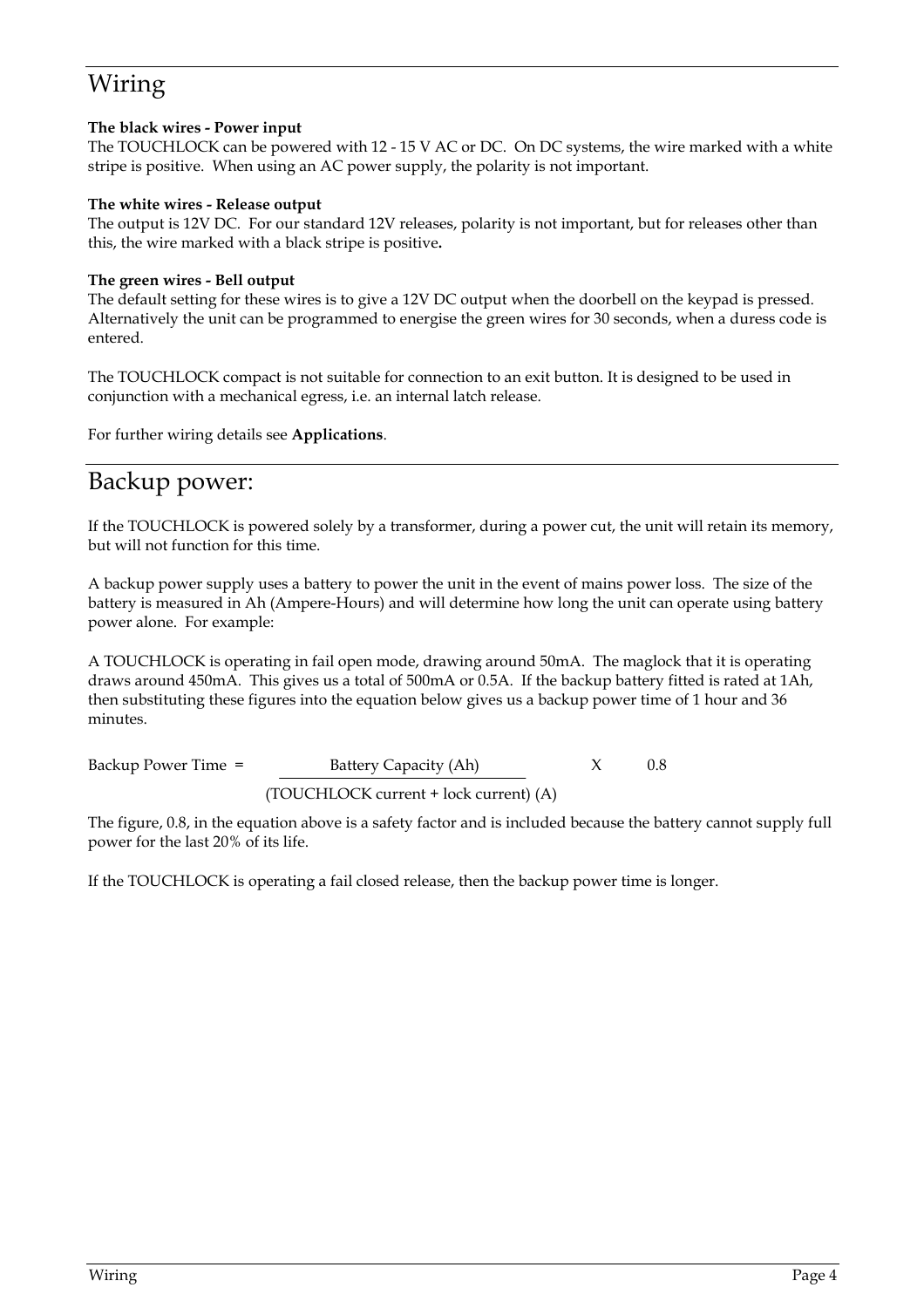## Commissioning

### **Initialising the system**

After the system has been wired up, be sure to check over the connections against the wiring diagrams provided before powering up for the first time. When the system is powered up for the first time the keypad will bleep 3 times a second. This indicates that the keypad is waiting to be initialised. The red LED will be on and the green LED will be flashing.

### • **Press the bell button**

*(The unit will stop bleeping and the green LED flashes faster)*

### • **Enter your chosen 6 digit programming code\* and press the bell button.**

*(The green LED will flash faster still)*

• **Confirm your chosen programming code by entering the same 6 digit code and pressing the bell button.**

*(The green LED goes out and the unit will acknowledge that the programming code has been accepted by bleeping twice after a 2 short pause. Both the LEDs are now on)*

#### **\* Note that the programming code SHOULD NOT have the sequence of numbers 1234 in, as this is the default user code**

### **What is the next step?**

The keypad/s should now work with the user code 1234. The programming code you just entered will now let you into programming mode, where additional alterations can be made. The system will work according to the default settings (See **Operation**).

Check the system operates correctly using the default settings.

#### • **Type in the user code 1234**

*(The green LED will flash on the keypad/s and the lock output will activate for 7 seconds)*

### • **Type in the programming code you set**

*(There will be 2 beeps to confirm that the correct programming code has been entered and the green LED will flash)*

### • **If a buzzer/bell is connected, press the bell button.**

*(The buzzer/bell will sound for as long as the bell button is held down on the keypad)*

- **Check that the keypad beeps each time a number button is pressed on the keypad.**
- **Check that lockout is disabled by pressing more than 20 buttons in a sequence that does not include the user or programming code.**

### Reset procedure

The TOUCHLOCK will remember its settings in the event of a power cut. To return the unit to the factory default settings, a data reset must be done. The procedure for doing this is outlined as follows:

- Turn off the power to the unit.
- Disconnect the white wires and ensure that the green wires are not shorting together.
- Hold down the '3' button on the keypad and re-administer power to the unit. After the power is applied, release button '3'.
- 3 beeps will indicate that the unit has successfully data reset

### **The keypad should now beep 3 times a second.** (The green LED will be continually flashing)

**NOTE:** If the correct programming procedure is not followed the red LED will flash and the keypad will exit the procedure.

For a list of the factory settings, see **Operation.**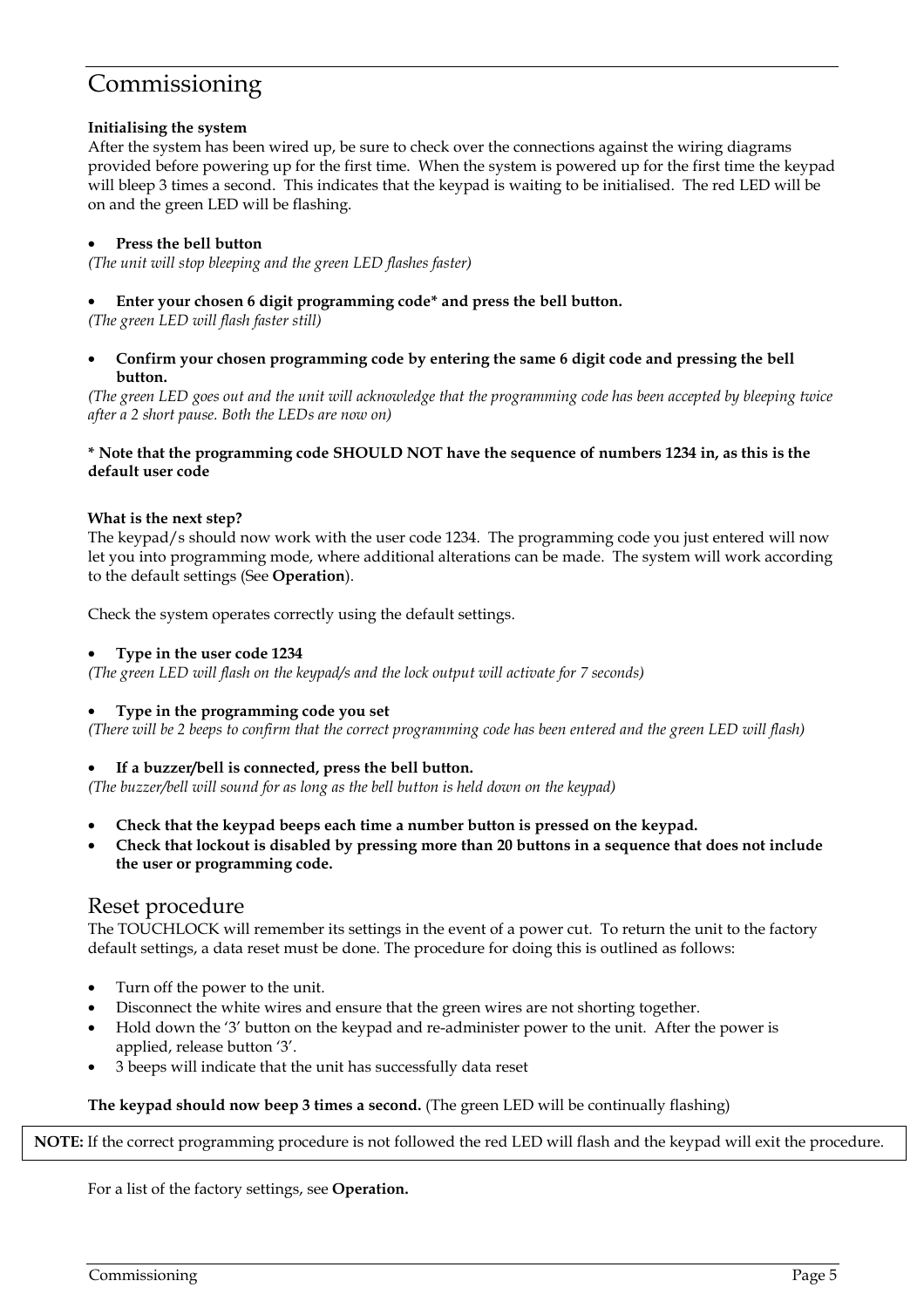# Operation

### **Programming the keypad**

The TOUCHLOCK compact keypad can be programmed using the master code. To understand each setting, read the following explanations. For more information on how to program each setting, refer to the **TOUCHLOCK Programming Guide.**

### **Single/multiple code mode**

By default the keypad will operate in single code mode, only allowing one 4-8 digit code to operate the door. It is possible to change this code as many times as are needed. If more than one code is required then the unit can be programmed for multiple codes (up to 50). Again, each code can be 4-8 digits long. In either mode it will be possible to set the code as a toggle, normal or duress code. Codes can be easily deleted.

#### **\* Note that increasing the number of digits in the user code decreases the chance of the code being guessed by someone randomly pressing keys.**

### **Programming code**

This code is used to enter the programming procedure for the keypad. It is set during the initialisation of the unit and can be changed later if necessary.

### **Normal, toggle and duress**

The default user code (1234) will be a Normal code. By this we mean it will operate the lock output will activate for the door open time. A code can also be programmed in as a Toggle code. This means every time the correct code is entered, the lock output will change state eg. 0V – 12V. Lastly, the code could be programmed in as a Duress code. When this code is entered the lock output will activate for the door open time and the bell output will be activated for 30 seconds.

### **Silent operation**

By default the keypad unit will beep when a button is pressed. This can be turned off if necessary. When turned off the keypad does not emit a beep unless it is in programming mode.

### **Lockout**

By default the lockout feature is disabled. To decrease the risk of someone guessing the code by randomly pressing the buttons, lockout can be enabled. If lockout is enabled and someone enters more than 20 incorrect digits, the keypad will stop working completely for 60 seconds. **This time cannot be altered.** Once this time is elapsed the keypad will operate normally.

### **Door open time**

The door open time will be set to 7 seconds as default. This is the time the lock output will stay activated for, once either a correct code is entered or an exit button has been pressed. The time can be changed to suit the situation and can be set to anything from 1 to 60 seconds.

### **Remote button**

Not a feature of TOUCHLOCK compact. A TOUCHLOCK compact stainless steel can be used if an exit button is needed or alternatively a Switch2 system can be used.

### **Data resetting the keypad**

The keypad can be reset to the default conditions below. It can either be reset from the keypad by following the programming guide or by following the procedure below.

### Default Settings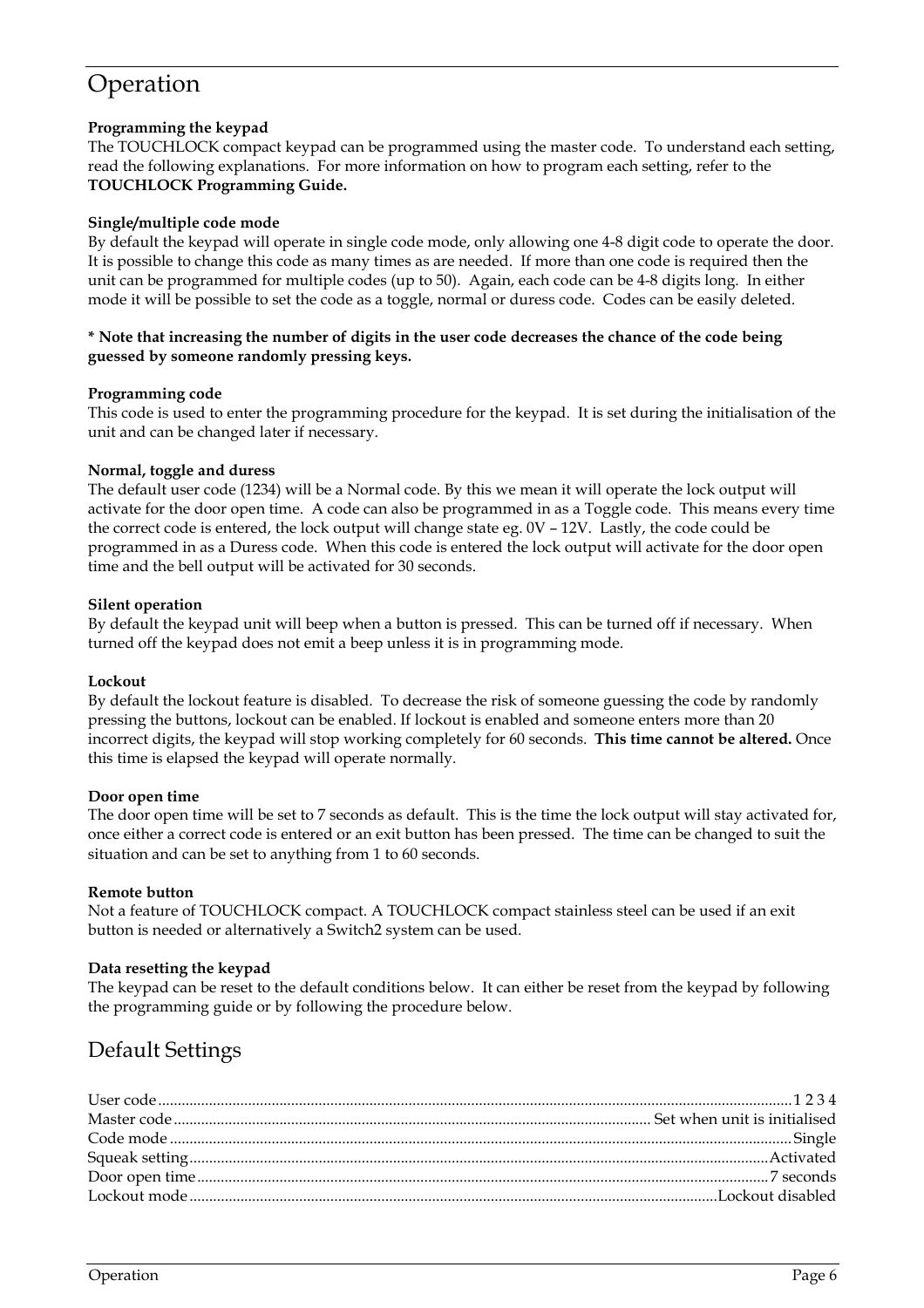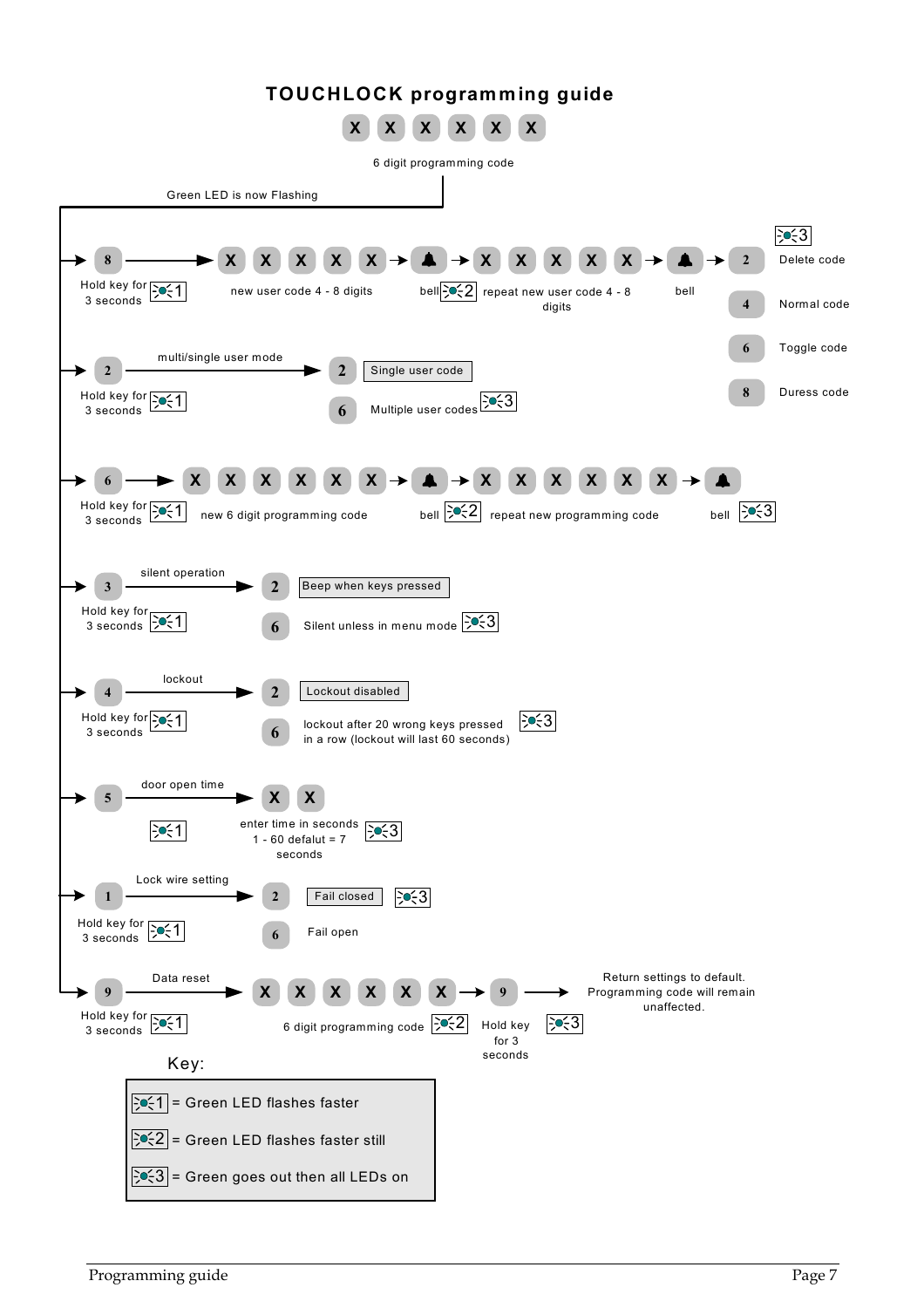# Applications

### Standard Installation



If the correct code is typed in, the release is activated and the door unlocks.

### Electric releases



For 12V dc electric locks up to 500mA continuous power consumption or 750mA for up to 7 seconds. Fail closed and fail open locks can be used with TOUCHLOCK compact. The keypad can be configured easily (see –**TOUCHLOCK programming guide**).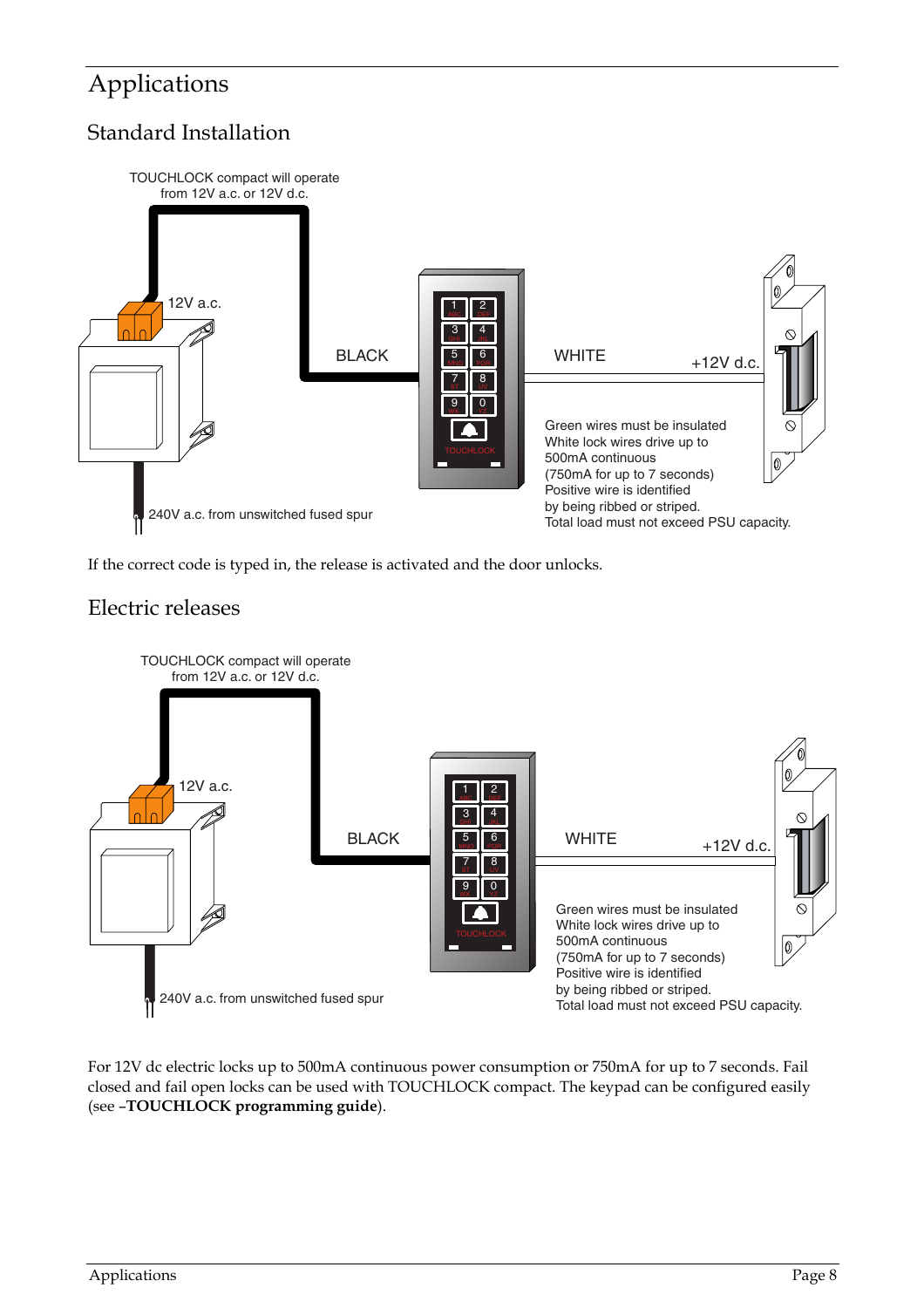### Door Bell



The green wires can be used to power a 12V dc door bell. There is a button on the keypad to activate the bell.



Duress codes can be programmed into the keypad. When a duress code is entered the lock output will activate for the door open time and the bell output will be activated for 30 seconds. The sounder and the lock current combined should not exceed the power supply rating.

# Tech Help

Feel free to contact the Technical help line **Mon-Fri** from **08:30 to 17:30** on **01273 480291**.

You can contact us by e-mail – [support@paxton-access.co.uk.](mailto:support@paxton-access.co.uk)

Our web site address is [www.paxton-access.co.uk.](http://www.paxton-access.co.uk/)

Duress Alarm